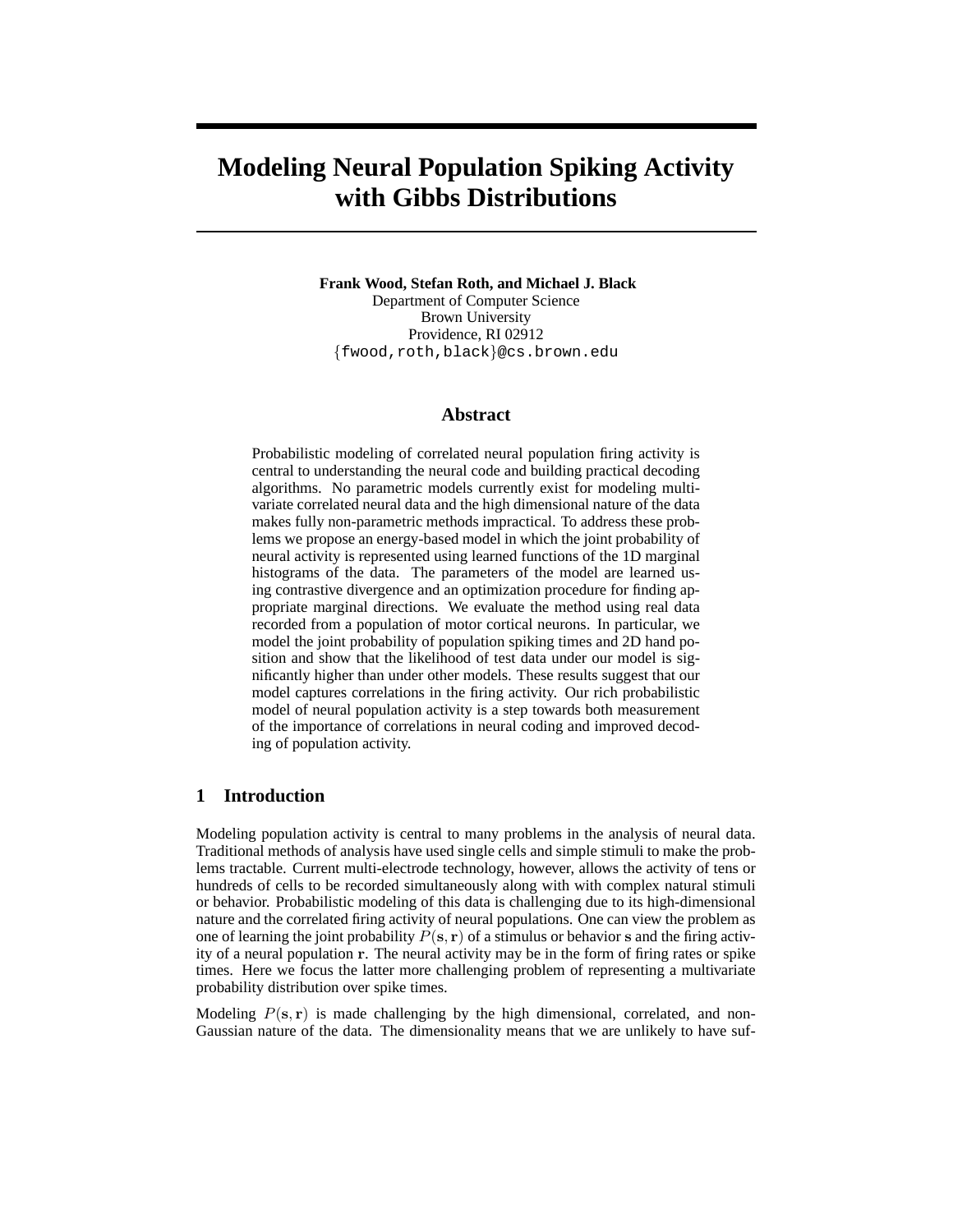ficient training data for a fully non-parametric model. On the other hand no parametric models currently exist that capture the one-sided, skewed nature of typical correlated neural data. We do, however, have sufficient data to model the marginal statistics of the data. With that observation we draw on the FRAME model developed by Zhu and Mumford for image texture synthesis [1] to represent neural population activity.

The FRAME model represents  $P(s, r)$  in terms of its marginal histograms. In particular we seek the maximum entropy distribution that matches the observed marginals of  $P(s, r)$ . The joint is represented by a Gibbs model that combines functions of these marginals and we exploit the method of [2] to automatically choose the optimal marginal directions. To learn the parameters of the model we exploit the technique of contrastive divergence [3, 4] which has been used previously to learn the parameters of Product-of-Experts (PoE) models [5]. We observe that the FRAME model can be viewed as a Product of Experts where the experts are functions of the marginal histograms. The resulting model is more flexible than the standard PoE formulation and allows us to model more complex, skewed distributions observed in neural data.

We train and test the model on real data recorded from a monkey performing a motor control task; details of the task and the neural data are described in the following section. We learn a variety of probabilistic models including full Gaussian, independent Gaussian, product of t-distributions [4], independent non-parametric, and the FRAME model. We evaluate the log likelihood of test data under the different models and show that the complete FRAME model outperforms the other methods (note that "complete" here means the model uses the same number of marginal directions as there are dimensions in the data).

The use of energy-based models such as FRAME for modeling neural data appears novel and promising, and the results reported here are easily extended to other cortical areas. There is a need in the community for such probabilistic models of multi-variate spiking processes. For example Bell and Para [6] formulate a simple model of correlated spiking but acknowledge that what they would really like, and do not have, is what they call a "maximum spikelihood" model. This neural modeling problem represents a new application of energy-based models and consequently suggests extensions of the basic methods. Finally, there is a need for rich probabilistic models of this type in the Bayesian decoding of neural activity [7].

#### **2 Methods**

The data used in this study consists of simultaneously recorded spike times from a population of M1 motor neurons recorded in monkeys trained to perform a manual tracking task [8, 9]. The monkey viewed a computer monitor displaying a target and a feedback cursor. The task involved moving a 2D manipulandum so that a cursor controlled by the manipulandum came into contact with a target. The monkey was rewarded when the target was acquired, a new target appeared and the process repeated. Several papers [9, 11, 10] have reported successfully decoding the cursor kinematics from this data using firing rates estimated from binned spike counts.

The activity of a population of cells was recorded at a rate of 30kHz then sorted using an automated spike sorting method; from this we randomly selected five cells with which to demonstrate our method.

As shown in Fig. 1,  $\mathbf{r}_{i,k} = [t_{i,k}^{(1)}, t_{i,k}^{(2)}, \dots, t_{i,k}^{(J)}]$  is a vector of time intervals  $t_{i,k}^{(j)}$  that represents the spiking activity of a single cell  $i$  at timestep  $k$ . These intervals are the elapsed time between the time at timestep k and the time at each of j past spikes. Let  $R_k = [\mathbf{r}_{1,k}, \mathbf{r}_{2,k}, \dots, \mathbf{r}_{N,k}]$  be a vector concatenation of N such spiking activity representations. Let  $s_k = [x_k, y_k]$  be the position of the manipulandum at each timestep. Our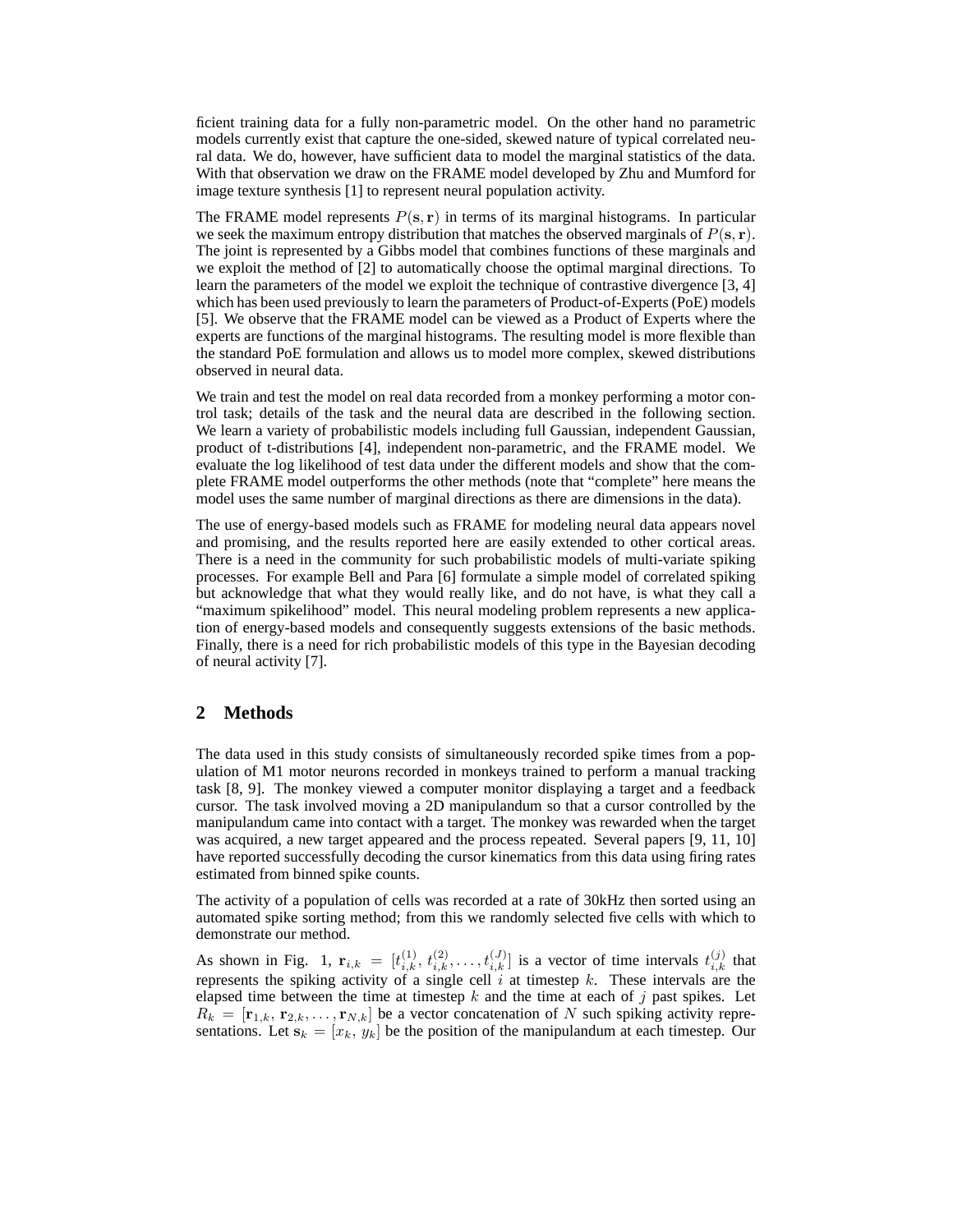

Figure 1: Representation of the data. Hand position at time k,  $s_k = [x_k, y_k]$ , is regularly sampled every 50ms. Spiking activity (shown as vertical bars) is retained at full data acquisition precision (30khz). Sections of spike trains from four cells are shown. The response of a single cell,  $i$ , is represented by the time intervals to the three preceding spikes; that is,  $\mathbf{r}_{i,k} = [t_{i,k}^{(1)}, t_{i,k}^{(2)}, t_{i,k}^{(3)}].$ 

training data consists of 4000 points  $R_k$ ,  $s_k$  sampled at 50ms intervals with a history of 3 past spikes  $(J = 3)$  per neuron. Our test data is 1000 points of the same.

Various empirical marginals of the data (shown in Fig 2) illustrate that the data are not well fit by canonical symmetric parametric distributions because the data is asymmetric and skewed. For such data traditional parametric models may not work well so instead we apply the FRAME model of [1] to this modeling problem. FRAME is a semi-parametric energy based model of the following form:

Let  $\mathbf{d}_k = [\mathbf{s}_k, R_k]$ , where  $\mathbf{s}_k$  and  $R_k$  are defined as above. Let  $D = [\mathbf{d}_1, \dots, \mathbf{d}_N]$  be a matrix of  $N$  such points. We define

$$
P(\mathbf{d}_k) = \frac{1}{Z(\Theta)} e^{-\sum_e \lambda_e^T \phi(\omega_e^T \mathbf{d}_k)}
$$
(1)

where  $\omega_e$  is a vector that projects the datum  $\mathbf{d}_k$  onto a 1-D subspace,  $\phi : \mathbb{R} \to \mathbb{I}^b$  is a "histogramming" function that produces a vector with a single 1 in a single bin per datum according to the projected value of that datum,  $\lambda_e \in \mathbb{R}^b$  is a weight vector, Z is a normalization constant sometimes called the partition function (as it is a function of the model parameters), b is the granularity of the histogram, and  $e$  is the number of "experts". Taken together,  $\lambda_e^T \phi(\cdot)$  can be thought of as a discrete representation of a function. In this view  $\lambda_e^T \phi(\omega_e^T \mathbf{d}_k)$  is an energy function computed over a projection of the data. Models of this form are constrained maximum entropy models, and in this case by adjusting  $\lambda_e$  the model marginal projection onto  $\omega_e$  is constrained to be identical (ideally) to the empirical marginal over the same projection. Fig. 3 illustrates the model.

To relate this to current PoE models, if  $\lambda_e^T \phi(\cdot)$  were replaced with a log Student-t function then this FRAME model would take the same form as the Product-of-Student-t formulation of [12]. Distributions of this form are called Gibbs or energy-based distributions as  $\sum_e \lambda_e^T \phi(\omega_e^T \mathbf{d}_k)$  is analogous to the energy in a Boltzmann distribution. Minimizing the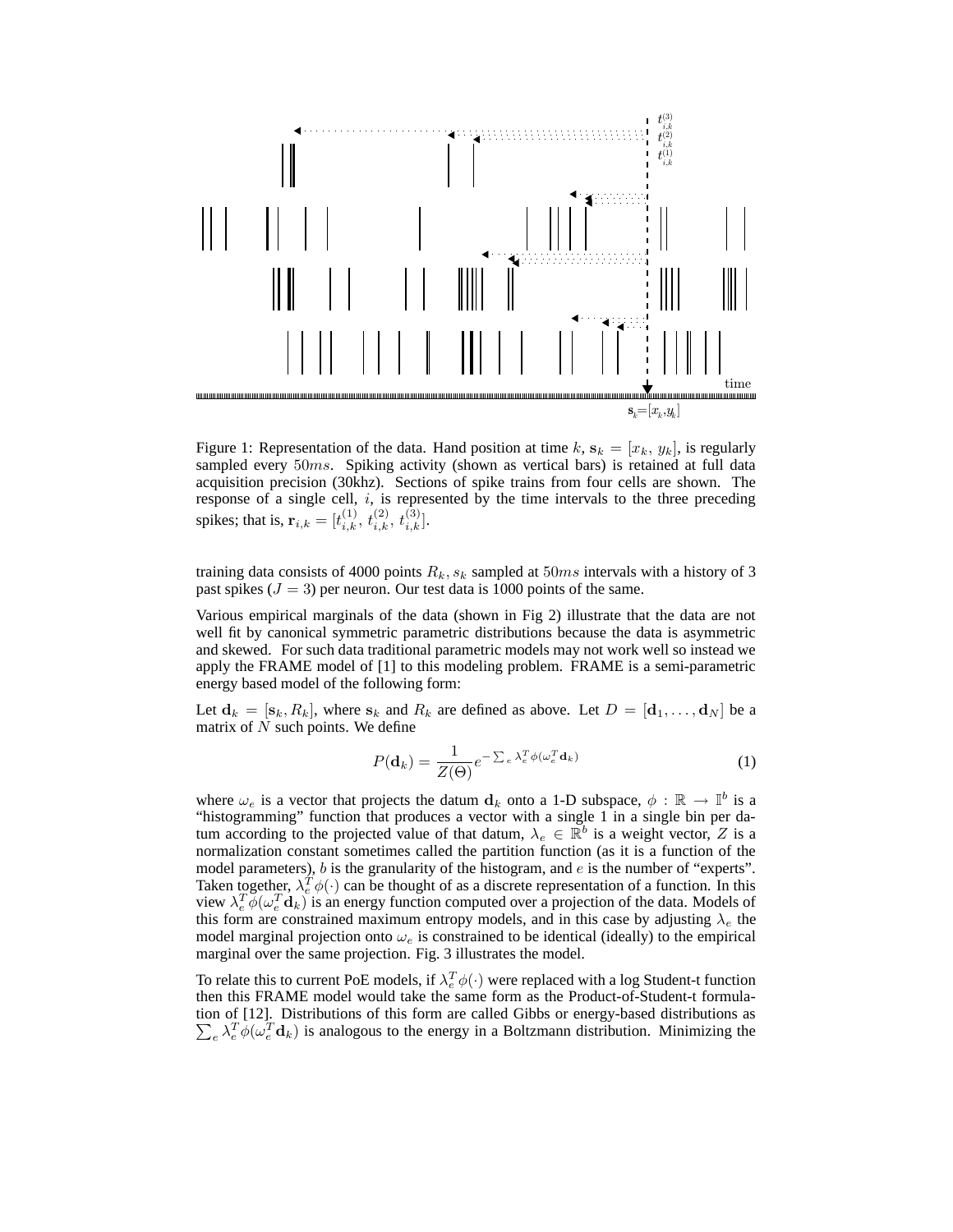

Figure 2: Histograms of various projections of single cell data. The top row are histograms of the values of  $t^{(1)}$ ,  $t^{(2)}$ ,  $t^{(3)}$ , x, and y respectively. The bottom row are random projections from the same data. All these figures illustrate skew or one-sidedness, and motivate our choice of a semi-parametric Gibbs model.



Figure 3: *(left)* Illustration of the projection and weighting of a single point d: Here, the data point d is projected onto the projection direction  $\omega$ . The isosurfaces from a hypothetical distribution  $p(d)$  are shown in dotted gray. *(right)* Illustration of the projection and binning of d: The upper plot shows the empirical marginal (in dotted gray) as obtained from the projection illustrated in the left figure. The function  $\phi(\cdot)$  takes a real valued projection and produces a vector of fixed length with a single 1 in the bin that is mapped to that range of the projection. This discretization of the projection is indicated by the spacing of the downward pointing arrows. The resulting vector is weighted by  $\lambda$  to produce an energy. This process is repeated for each of the projection directions in the model. The constraints induced by multiple projections result in a distribution very close to the empirical distribution.

this energy is equivalent to maximizing the log likelihood.

Our model is parameterized by  $\Theta = \{\{\lambda_e, \omega_e\} : 1 < e < E\}$  where E is the total number of projections (or "experts"). We use gradient ascent on the log likelihood to train the  $\lambda_e$ 's. As  $\phi(\cdot)$  is not differentiable, the  $\omega_e$ 's must be specified or learned in another way.

#### **2.1** Learning the  $\lambda$ 's

Standard gradient ascent becomes intractable for large numbers of cells because computing the partition function and its gradient becomes intractable. The gradient of the log probability with respect to  $\lambda_{1..E}$  is

$$
\nabla_{\Theta_{\lambda}} \log P(\mathbf{d}_k) = \left[\frac{\partial \log P(\mathbf{d}_k)}{\partial \lambda_1}, \dots, \frac{\partial \log P(\mathbf{d}_k)}{\partial \lambda_E}\right].
$$
 (2)

Besides not being able to normalize the distribution, the right hand term of the partial

$$
\frac{\partial \log P(\mathbf{d}_k)}{\partial \lambda_e} = \phi(\omega_e^T \mathbf{d}_k) - \frac{\partial \log Z(\Theta)}{\partial \lambda_e}
$$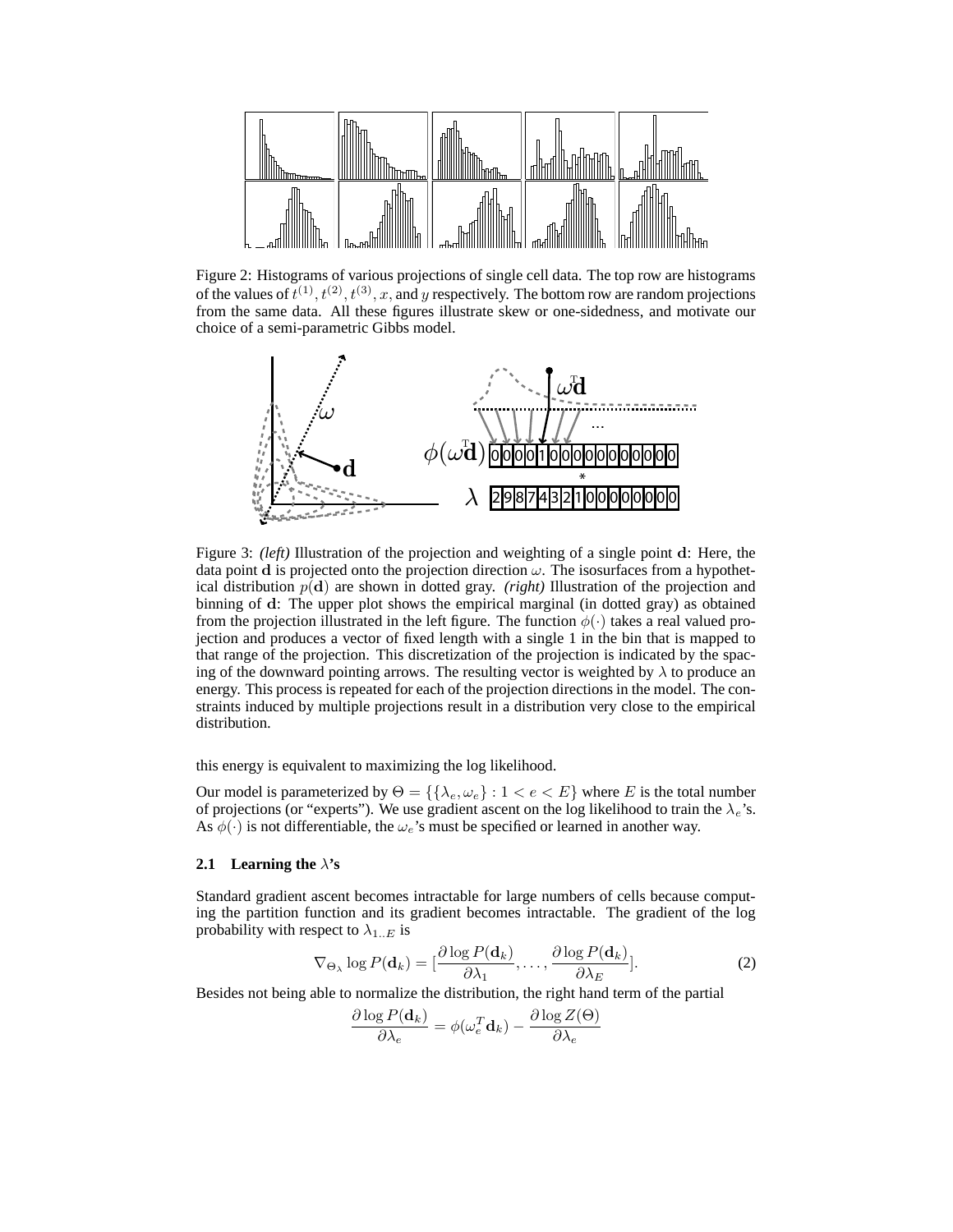typically has no closed-form solution and is very hard to compute.

Markov chain Monte Carlo (MCMC) techniques can be used to learn such models. Contrastive divergence [4] is an efficient learning algorithm for energy based models that approximates the gradient as

$$
\frac{\partial \log P(\mathbf{d}_k)}{\partial \lambda_e} \approx \left\langle \frac{\partial \log P(\mathbf{d}_k)}{\partial \lambda_e} \right\rangle_{P^0} - \left\langle \frac{\partial \log P(\mathbf{d}_k)}{\partial \lambda_e} \right\rangle_{P^m_{\Theta}} \tag{3}
$$

where  $P^0$  is the training data and  $P^m_{\Theta}$  are samples drawn according to the model. The key is that the sampler is started at the training data and does not need to be run until convergence, which typically would take much more time. The superscript indicates that we use  $m$  regular Metropolis sampling steps [13] to draw samples from the model for contrastive divergence training ( $m = 50$  in our experiments).

The intuition behind this approximation is that samples drawn from the model should have the same statistics as the training data. Maximizing the log probability of training data is equivalent to minimizing the Kullback Leibler (KL) divergence between the model and the true distribution. Contrastive divergence attempts to minimize the difference in KL divergence between the model one step towards equilibrium and the training data. Intuitively this means that the contrastive divergence opposes any tendency for the model to diverge from the true distribution.

#### **2.2** Learning the  $\omega$ 's

Because  $\phi(\cdot)$  is not differentiable, we turn to the feature pursuit method of [2] to learn the projection directions  $\omega_{1,F}$ . This approach involves successively searching for a new projection in a direction where a model with the new projection would differ maximally from the model without. Their approach involves approximating the expected projection using a Parzen window method with Gaussian kernels. Gradient search on a KL-divergence objective function is used to find each subsequent projection. We refer readers to [2] for details.

It was suggested by [2] that there are many local optima in this feature pursuit. Our experience tends to support this claim. In fact, it may be that feature pursuit is not entirely necessary. Additionally, in our experience, the most important aspect of the feature selection algorithm is how many feature pursuit starting points are considered. It may be as effective (and certainly more efficient) to simply guess a large number of projections and estimate the marginal KL-divergence for them all, selecting the largest as the new projection.

#### **2.3 Normalizing the distribution**

Generally speaking, the partition function is intractible to compute as it involves integration over the entire domain of the joint; however, in the case where  $E$  (the number of experts) is the same as the dimensionality of  $d$  then the partition function is tractable. Each expert can be normalized individually. The per-expert normalization is

$$
Z_e = \sum_b s_e^{(b)} e^{-\lambda_e^{(b)}}
$$

where b indexes the elements of  $\lambda_e$  and  $s_e^{(b)}$  is the width of the  $b^{th}$  bin of the  $e^{th}$  histogramming function. Using the change of variables rule

$$
Z = |det(\Omega)| \prod_e Z_e
$$

where the square matrix  $\Omega = [\omega_1 \omega_2 \dots \omega_F]$ . This is not possible when the number of experts exceeds or is smaller than the dimensionality of the data.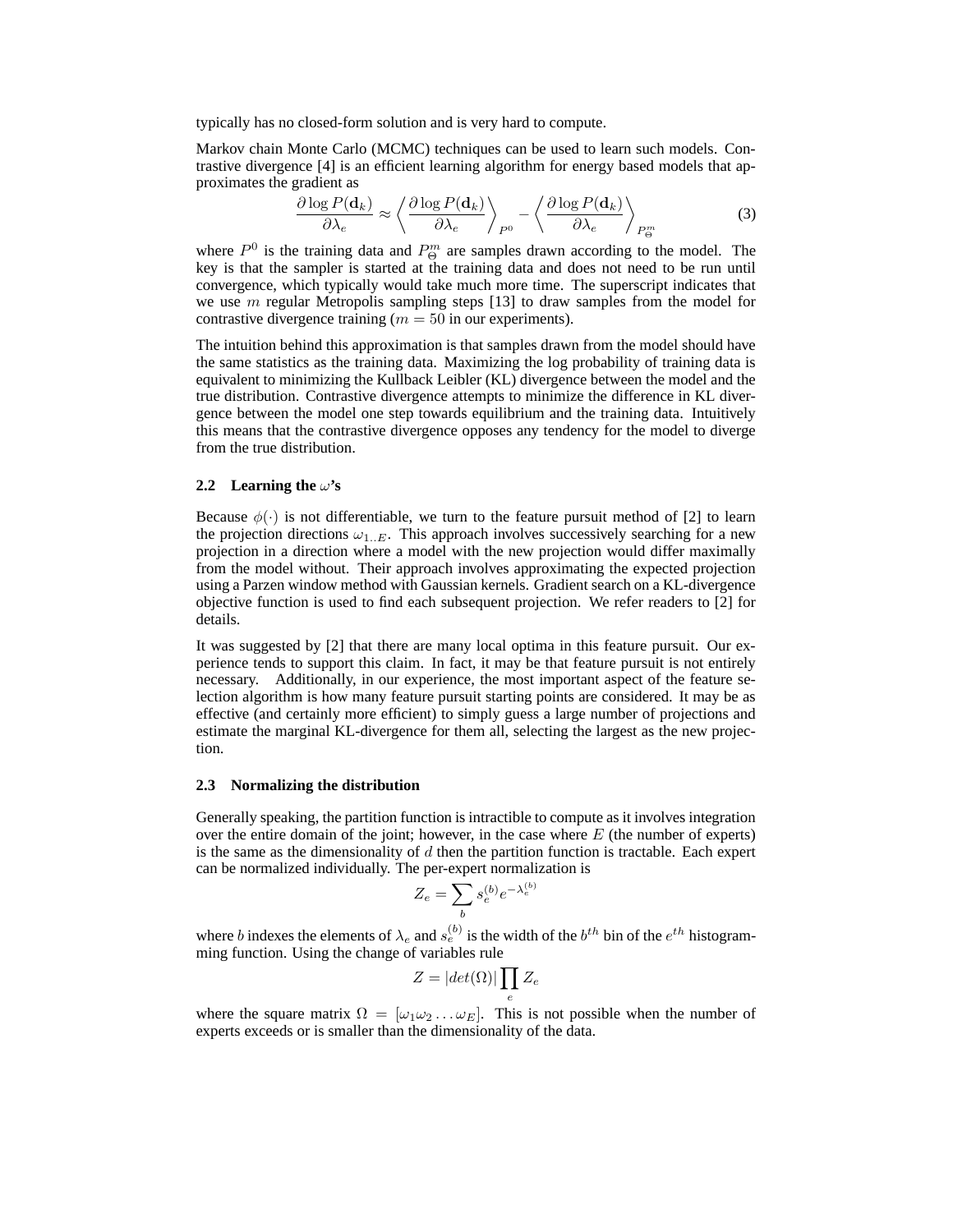| <b>POT</b> |          |      |          |          |            |
|------------|----------|------|----------|----------|------------|
| $-31849$   | $-30893$ | $-2$ | $-23108$ | $-19155$ | 509<br>- 1 |

Table 1: Log likelihoods of test data. The test data consists of the spiking activity of 5 cells and  $x, y$  position behavioral variables as illustrated in Fig. 1. Log likelihoods are reported for various models: POT: Product of Student-t, IG: diagonal covariance Gaussian, G: full covariance Gaussian, RF: random filter FRAME, I: 5 independent FRAME models, one per cell, and FP: feature pursuit FRAME



Figure 4: This figure illustrates the modeling power of the semi-parametric Gibbs distribution over a number of symmetric, fully parametric distributions. Each row shows normalized 2-d histograms of samples projected onto a plane. The first column is the training data, column two is the Gibbs distribution, column three is a Gaussian distribution, and column four is a Product-of-Student-t distribution.

## **3 Results**

We trained several models on several datasets. We show results for complete models of the joint neuronal response of 5 real motor cortex cells plus  $x, y$  hand kinematics (3 past spikes for each cell plus 2 behavior variables equals a 17 dimension dataset). A complete model has the same number of experts as dimensions.

Table 1 shows the log likelihood of test data under several models: Product of Studentt, a diagonal covariance multidimensional Gaussian (independent), multivariate Gaussian, a complete FRAME model with random projection directions, a product of 5 complete FRAME single cell models with learned projections, and a complete FRAME model with learned projection directions. Because these all are complete models, we are able to compute the partition function of each. Each model was trained on 4000 points and the log likelihood was computed using 1000 distinct test points.

In Fig. 4 we show histograms of samples drawn from a full covariance Gaussian and energy-based models with two times more projection directions than the data dimensionality. These figures illustrate the modeling power of our approach in that it represents the irregularities common to real neural data better than Gaussian and other symmetric distributions.

Note that the model using random marginal directions does not model the data as well as one using optimized directions; this is not surprising. It may well be the case, however, that with many more random directions such a model would perform significantly better. This overcomplete case however is unnormalized and hence cannot be directly compared here.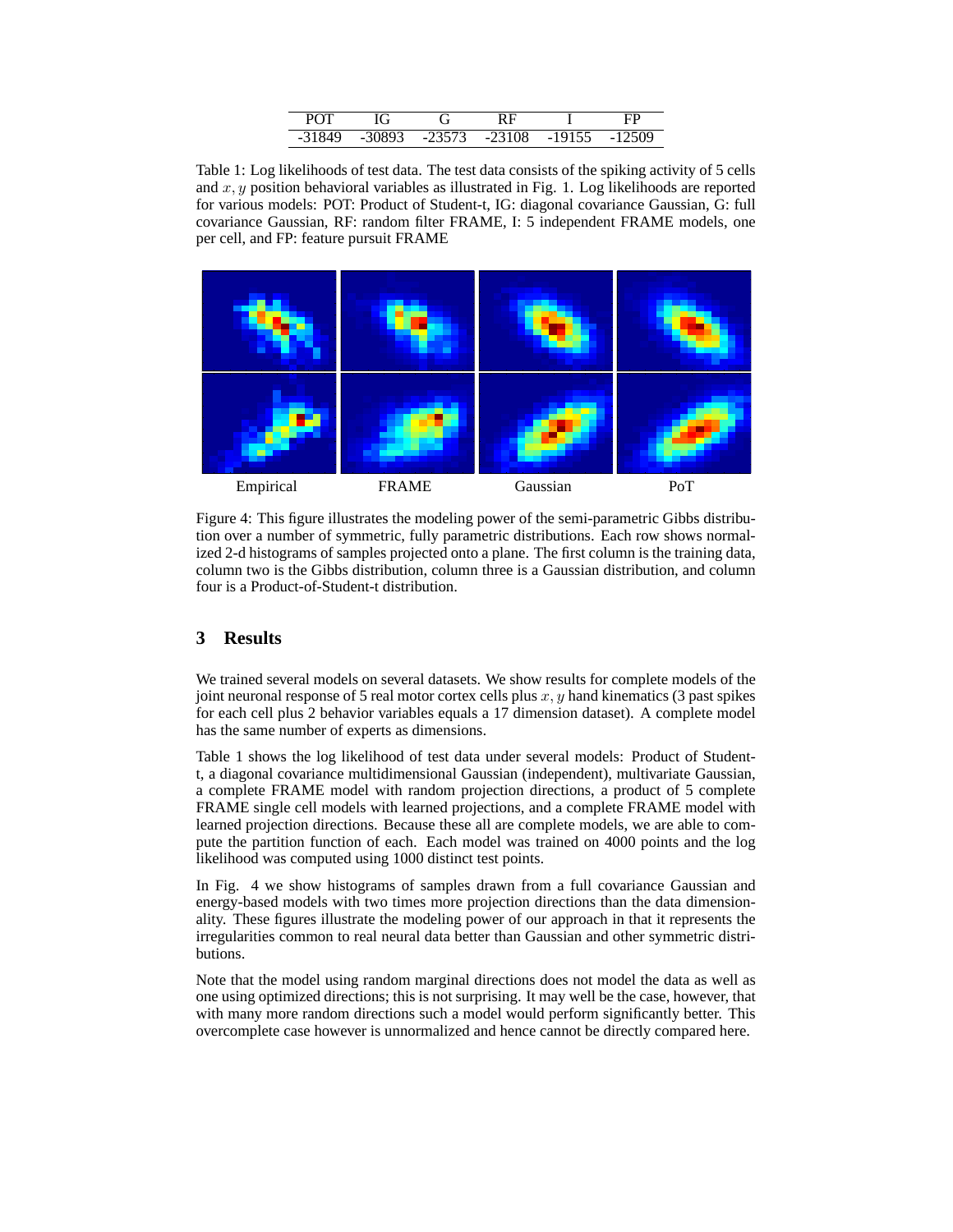## **4 Discussion**

In this work we demonstrated an approach for using Gibbs distributions to model the joint spiking activity of a population of cells and an associated behavior. We developed a novel application of contrastive divergence for learning a FRAME model which can be viewed as a semi-parametric Product-of-Experts model. We showed that our model outperformed other models in representing complex monkey motor cortical spiking data.

Previous methods for probabilistically modeling spiking process have focused on modeling the firing rates of a population in terms of a conditional intensity function (firing rate conditioned on various correlates and previous spiking) [15, 16, 17, 18, 19]. These functions are often formulated in terms of log-linear models and hence resemble our approach. Here we take a more direct approach of modeling the joint probability using energy-based models and exploit contrastive divergence for learning

Information theoretic analysis of spiking populations calls for modeling high dimensional joint and conditional distributions. In the work of [20, 21, 22], these distributions are used to study encoding models, in particular the importance of correlation in the neural code. Our models are directly applicable to this pursuit. Given an experimental design with a relatively low dimension stimulus, where the entropy of that stimulus can be accurately computed, our models are applicable without modification.

Our approach may also be applied to neural decoding. A straightforward extension of our model could include hand positions (or other kinematic variables) at multiple time instants. Decoding algorithms that exploits these joint models by maximizing the likelihood of the observed firing activity over an entire data set remain to be developed. Note that it may be possible to produce more accurate models of the un-normalized joint probability by increasing the number of marginal constraints. To exploit these overcomplete models, algorithms that do not require normalized probabilities are required (particle filtering is a good example).

Not surprisingly the FRAME model performed better on the non-symmetric neural data than the related, but symmetric, Product-of-Student-t model. We have begun exploring more flexible and asymmetric experts which would offer advantages over discrete histogramming inherent to the FRAME model.

#### **Acknowledgments**

Thanks to J. Donoghue, W. Truccolo, M. Fellows, and M. Serruya. This work was supported by NIH-NINDS R01 NS 50967-01 as part of the NSF/NIH Collaborative Research in Computational Neuroscience Program.

## **References**

- [1] S. C. Zhu, Z. N. Wu, and D. Mumford, "Minimax entropy principle and its application to texture modeling," *Neural Comp.*, vol. 9, no. 8, pp. 1627–1660, 1997.
- [2] C. Liu, S. C. Zhu, and H. Shum, "Learning inhomogeneous Gibbs model of faces by minimax entropy," in *ICCV*, pp. 281–287, 2001.
- [3] G. Hinton, "Training products of experts by minimizing contrastive divergence," *Neural Comp.*, vol. 14, pp. 1771–1800, 2002.
- [4] Y. Teh, M. Welling, S. Osindero, and G. E. Hinton, "Energy-based models for sparse overcomplete representations," *JMLR*, vol. 4, pp. 1235–1260, 2003.
- [5] G. Hinton, "Product of experts," in *ICANN*, vol. 1, pp. 1–6, 1999.